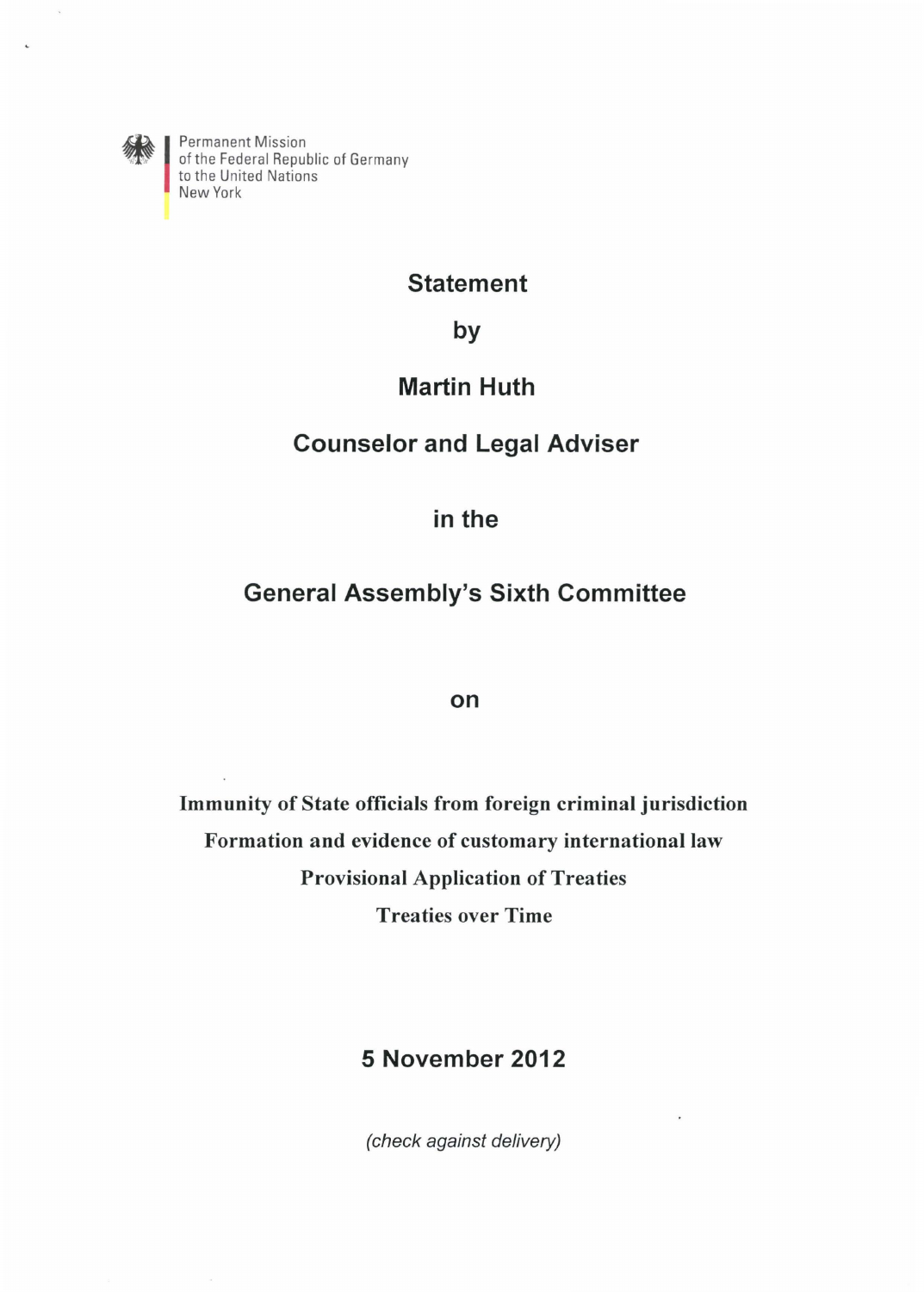## Mr Chairman,

This year the ILC discussed the preliminary report of the newly appointed Special Rapporteur on immunity of State officials from foreign criminal jurisdiction. Before turning to the subject of the preliminary report, I would like to thank the former Special Rapporteur, Mr Roman Kolodkin, for his valuable contribution to the topic that will undoubtedly assist the Commission in its future work. At the same time, I would like to congratulate the new Special Rapporteur, Ms Concepcion Escobar Hernandez, on her appointment. She has taken up a complex and politically sensitive subject. She deserves our staunch support in tackling the various issues involved.

I thank her for her first report, which is a preliminary one, devoted to preparing the ground for her future work and the future debate of the topic within the ILC.

## **Methodological considerations**

Germany is open with regard to the possible outcome of this project, -e.g. a draft convention, guidelines or framework principles etc. However, we are convinced that the starting point has to be a solid and thorough analysis of existing state practice and a specifically identified *opinio iuris.* 

Germany reiterates its position that the Commission should base its work on *!ex lata.*  The rules of immunity are predominantly rooted in customary international law. There is a good reason for this. We are dealing with the -politically very sensitive area of delimitation and mutual respect of sovereign powers of States. Claims by one State to exercise jurisdiction over foreign state officials might encroach upon the right of the State that is represented by those state officials. *Lex lata* as it stands represents a fine balance of the sovereign rights of the States concerned. The rules of *!ex lata* have proven to be generally acceptable and are therefore followed. Consequently, States base their conduct on accepted customary rules in order not to endanger their relations with other States.

## **Regarding the workplan of the Special Rapporteur**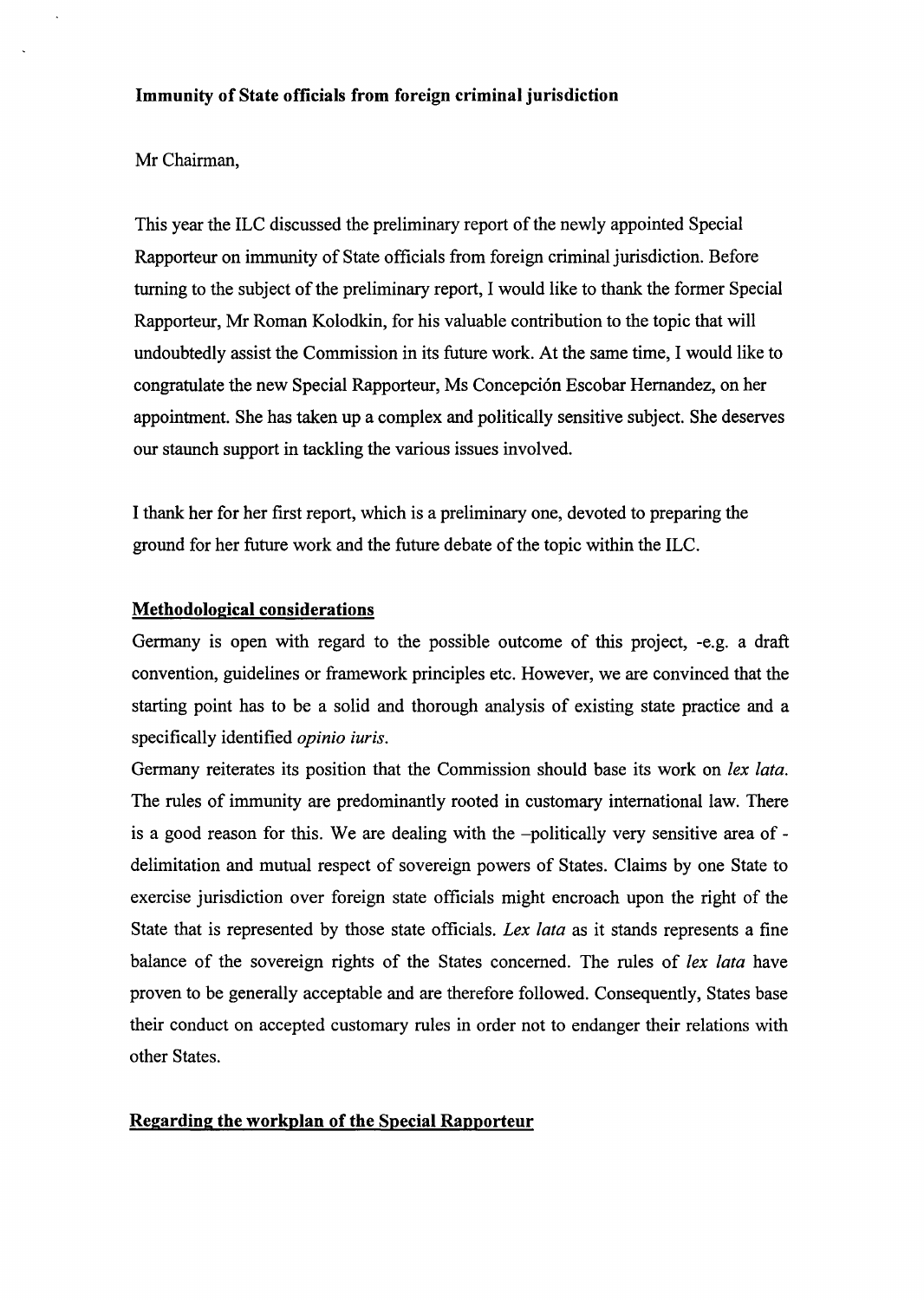While we agree with most of the questions identified and support the idea of a detailed workplan to better structure the work, some aspects concerning the questions and the structure need further consideration:

An analysis of "immunity in the system of values and principles of contemporary international law" should be based on a specifically identified *opinio iuris* and relevant state practice rather than on abstract considerations of a more theoretical nature. We have doubts whether such an analysis can be undertaken this early in the working process as it may already prejudice certain results.

Furthermore, in the first part on "general issues of a methodological and conceptual nature" it seems worth discussing whether a conceptual distinction should be made between immunity from foreign civil jurisdiction and immunity from foreign criminal jurisdiction.

# **Regarding the relationship between the rules on immunity and the rules to combat impunity**

Germany reiterates its view that immunity does not inevitably lead to impunity. There is not the slightest doubt that the fight against impunity is of paramount importance. You can fight impunity successfully and still accept immunity. Why is it so? First, States can and are responsible for exercising their jurisdiction over their own officials if the latter are suspected of having committed unlawful acts. Besides, States always have the instrument of a waiver of immunity. And finally, in case these traditional mechanisms do not function, mention should be made of the possibility of international criminal jurisdiction. We understand the ILC-approach that the issue of immunity of state officials from international criminal jurisdiction be excluded.

#### Mr Chairman,

Let me conclude by stressing that Germany continues to follow this project closely and advocates an approach based on the relevant current and past practice. We are ready to support the work of the ILC by providing relevant German practice and would like to encourage other States to also provide their relevant practice. An analysis of state practice is absolutely crucial for drawing conclusions on the many difficult and complex questions asked by our new Special Rapporteur in her preliminary report.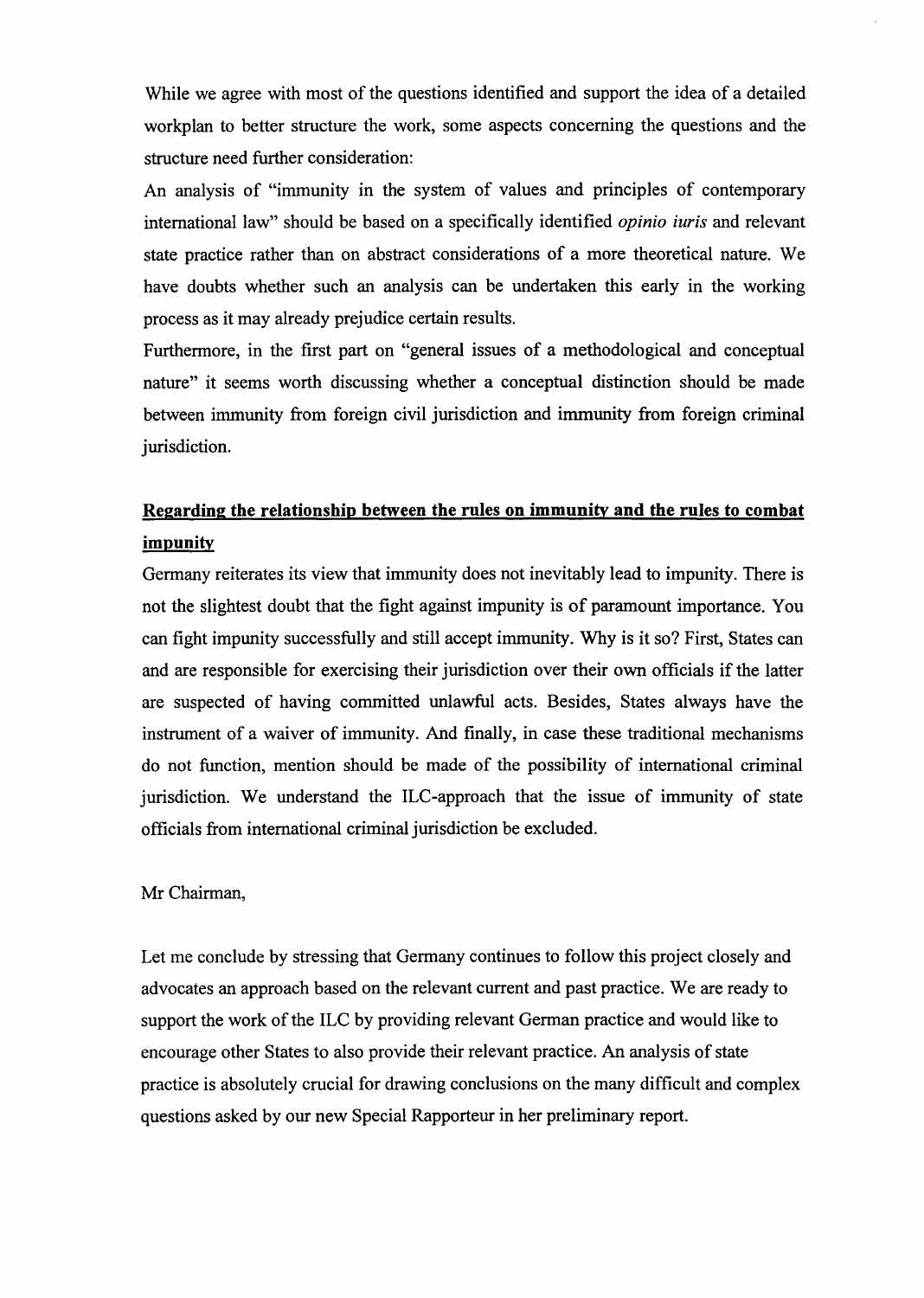## **Formation and evidence of customary international law**

#### Mr Chairman,

We welcome and support the decision by the ILC to include the topic "Formation and evidence of customary international law" in its long-term programme of work and we congratulate Sir Michael Wood on his appointment as new Special Rapporteur.

Customary international law plays a significant role in the international legal system as well as within the constitutional order of many States. For example, in Germany Article 25 of the German Constitution stipulates that customary international law shall be an integral part of federal law. It even takes precedence over ordinary parliamentary legislation and may directly create rights and duties for all inhabitants of German territory. As a consequence, national judges in Germany are regularly called upon to apply customary international law rules.

Germany fully shares and supports the aim of the ILC 's study on customary international law, which is to provide practical guidance to judges and lawyers, as well as to diplomats and government legal advisers required to apply customary international law. At the same time, we agree with those ILC members who favour a moderate approach. Customary international law is too large a subject to be covered in all its aspects sufficiently. In our view, the ILC should focus on the practical aspects and on national judges or lawyers seeking advice.

#### Mr Chairman,

Germany wilJ follow this project closely. We are ready to support the work of the ILC by providing information on relevant German practice relating to customary international law and we would like to encourage other States and international organizations to do likewise. An analysis of state practice is crucial for producing results that can be of concrete assistance to international law practitioners confronted in their daily work with customary international law.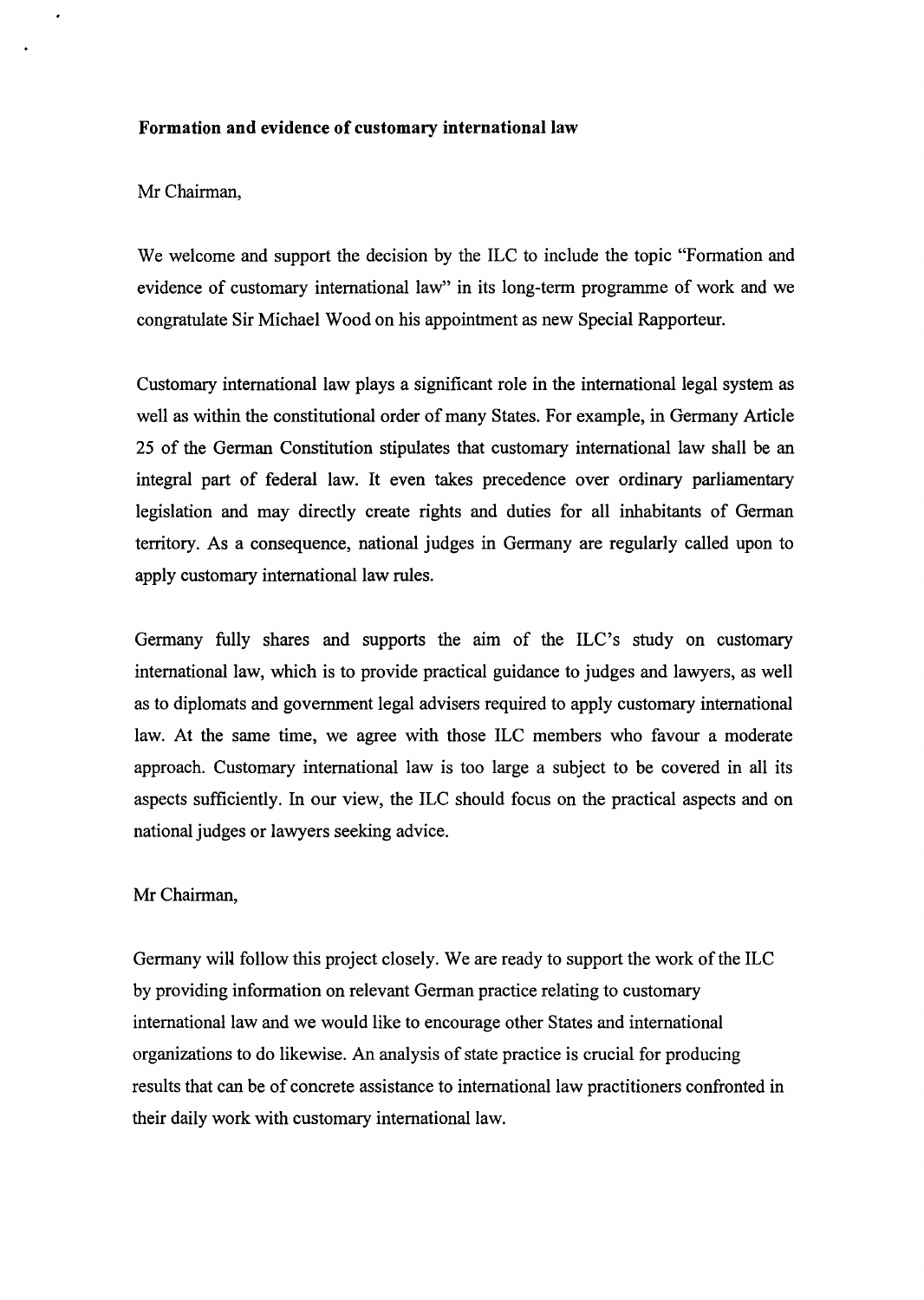## **Provisional Application of Treaties**

## Mr Chairman,

Germany would like to thank the International Law Commission for including the important topic of provisional application of treaties in its programme of work.

Please allow me to make a few comments to point out the relevance of provisional application for treaty relations today and how we perceive it to function. The provisional application of treaties as provided for in article 25 of the VCLT has become more frequent over the years. States make use of this option when lengthy national ratification procedures stand in the way of the quick entry into force of a treaty. Provisional application is the tool to give a treaty effect pending its entry into force. It is used for bilateral treaties as often as for multilateral treaties.

It is Germany's understanding that the provisional application of a treaty means that its rules will actually be put into practice and will govern the relations between the negotiating States, i.e. the prospective Parties – to the extent provisional application is agreed.

States may decide to limit the extent of provisional application of a treaty. This has been done in many treaties concluded with Germany's participation. In that case, the extent of provisional application is determined either in the treaty itself or in the instrument containing the agreement on provisional application.

In many States - including Germany - internal law determines to what extent provisional application of a treaty may be agreed to or to what extent a treaty may be provisionally applied. If the implementation of a treaty requires change or adoption of internal national legislation in a negotiating State, the provisional application of this treaty will be impossible for the State, at least until the respective law has been changed or adopted by the legislative bodies. The same might be true if the financial funding demanded by the treaty requires parliamentary approval.

Therefore, in many cases where provisional application of a treaty is agreed in a treaty or otherwise, States will limit its provisional application to the framework of applicable national law, thereby making it clear that they may not be in a position to completely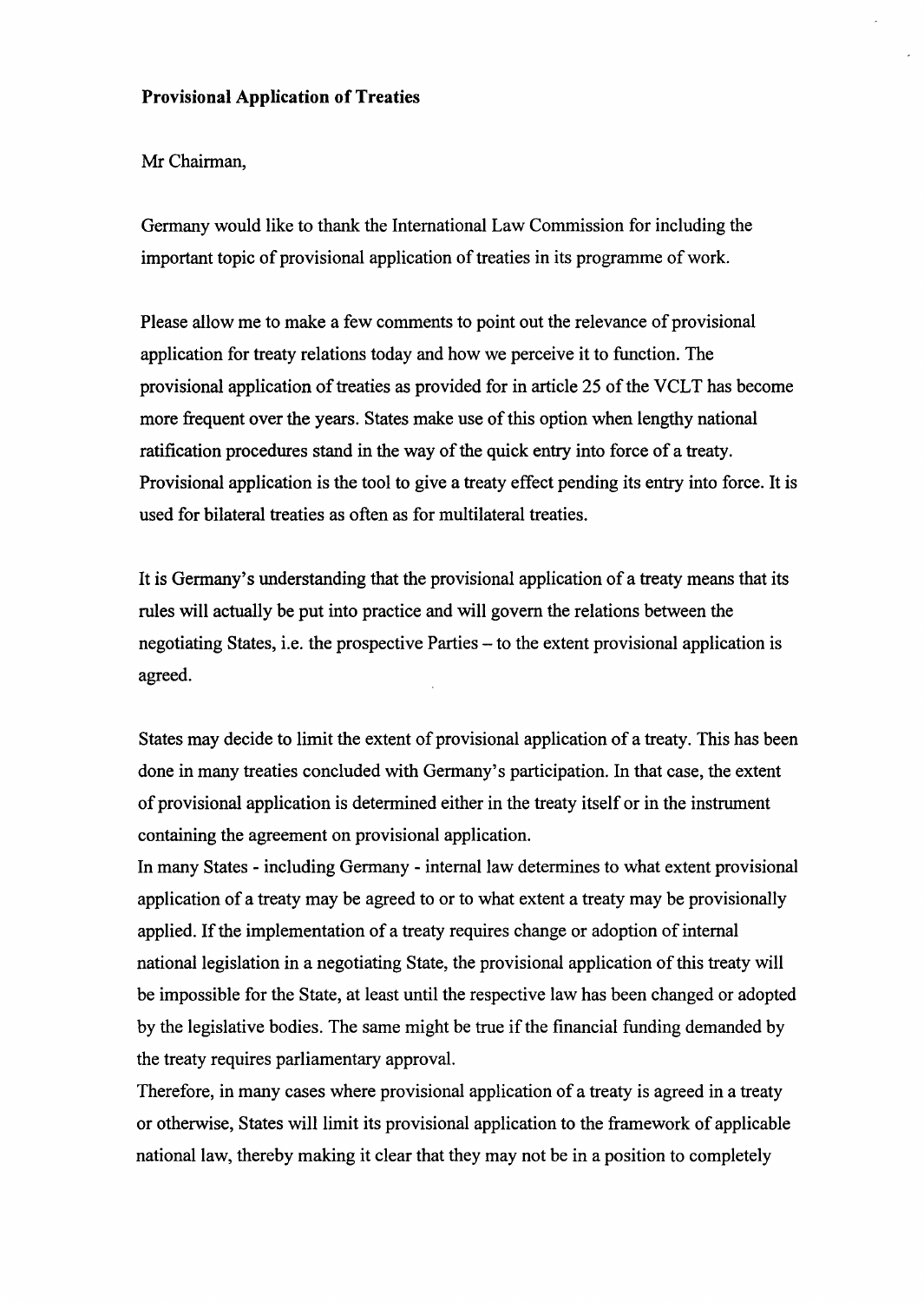meet the treaty's obligations. Alternatively, States might agree to the provisional application of a treaty upon notification of completion of the necessary internal procedures, in other words, on the condition that the necessary internal procedures to ensure compliance with treaty regulations have been fulfilled.

 $\ddot{\phantom{1}}$ 

Provisional application in itself is not in any way the expression of a consent to be bound nor does it lead to an obligation to declare consent to be bound. Article 25 Para. 2 VCLT clarifies that a State which has determined that it has no intention to be bound by a treaty - because e.g. necessary parliamentary approval for ratification has been refused - is entitled to end provisional application.

It may be a different matter  $-$  depending on the concrete terms of the agreement  $$ whether and how States that have already consented to be bound by a treaty not yet in force may or may not terminate provisional application of that treaty.

Germany is very much looking forward to the ILC's contribution to this important topic in international treaty relations.